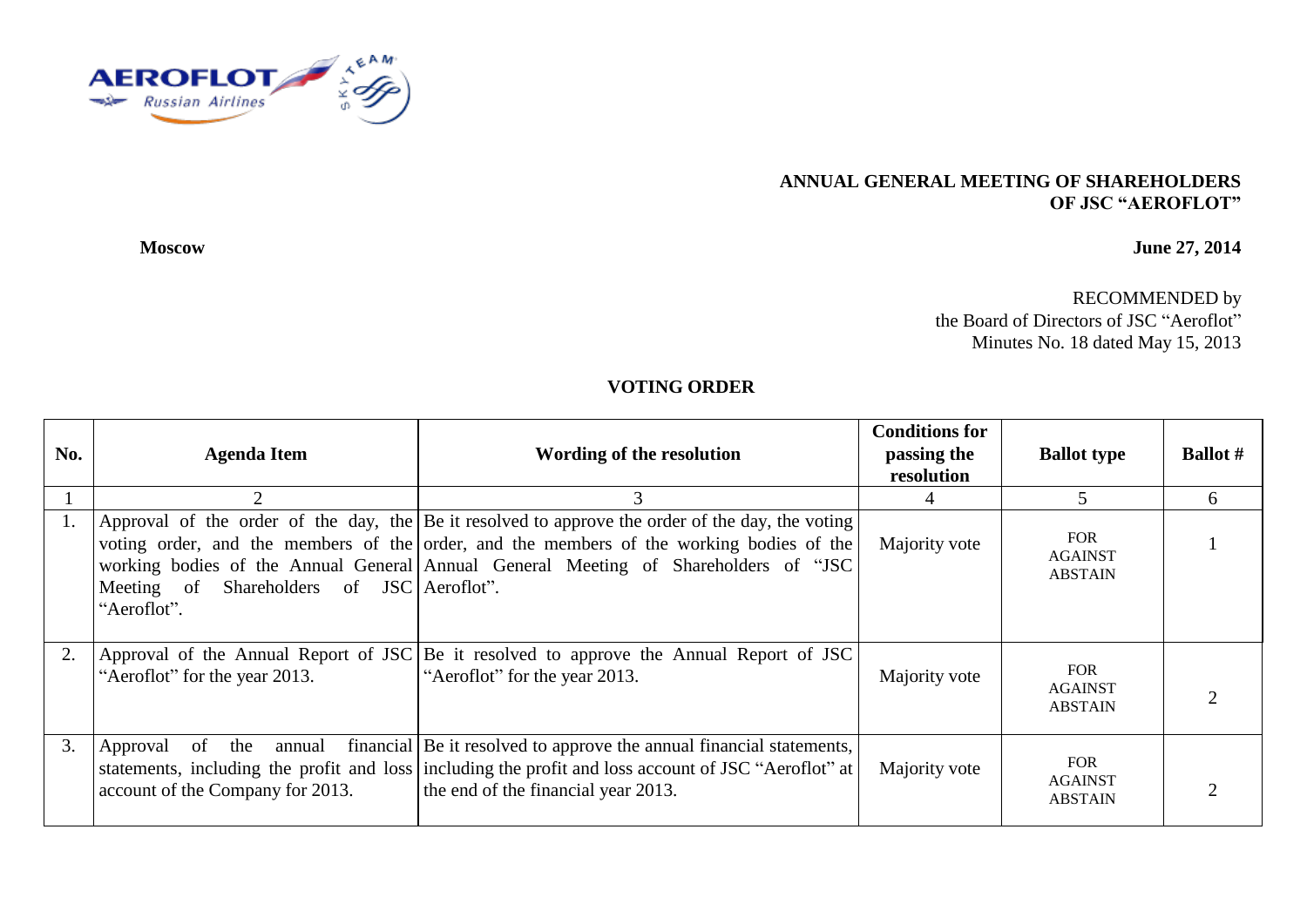|                  | $\overline{2}$                                                                                           |                                                                                                                                                                                                                                                                                                                                                                                                                                                                                   |                                                                                                                                                                                                                                                                                                                                                                                                                                                                                                                                                  | $\overline{4}$ | 5 <sup>5</sup>                                 | 6              |
|------------------|----------------------------------------------------------------------------------------------------------|-----------------------------------------------------------------------------------------------------------------------------------------------------------------------------------------------------------------------------------------------------------------------------------------------------------------------------------------------------------------------------------------------------------------------------------------------------------------------------------|--------------------------------------------------------------------------------------------------------------------------------------------------------------------------------------------------------------------------------------------------------------------------------------------------------------------------------------------------------------------------------------------------------------------------------------------------------------------------------------------------------------------------------------------------|----------------|------------------------------------------------|----------------|
| $\overline{4}$ . | 2013.                                                                                                    | Approval of the distribution of profit of Be it resolved to approve the distribution of profit<br>JSC "Aeroflot" for the financial year (including payment (declaration) of dividends) of JSC<br>"Aeroflot" for the financial year 2013.                                                                                                                                                                                                                                          |                                                                                                                                                                                                                                                                                                                                                                                                                                                                                                                                                  | Majority vote  | <b>FOR</b><br><b>AGAINST</b><br><b>ABSTAIN</b> | $\overline{2}$ |
| 5.               | The amount, time and form of payment of $ Be$ it resolved                                                | dividends for the year 2013 and 1. To pay the dividends on shares of JSC Aeroflot for the<br>determination of the dividend record date. year 2013 in cash in the amount of 2.4984 rubles per<br>share.<br>2. To set the dividend record on July 8, 2014.                                                                                                                                                                                                                          |                                                                                                                                                                                                                                                                                                                                                                                                                                                                                                                                                  | Majority vote  | <b>FOR</b><br><b>AGAINST</b><br><b>ABSTAIN</b> | $\overline{2}$ |
| 6.               | On payment of remuneration to members   Be it resolved<br>of the Board of Directors of JSC<br>"Aeroflot" | Directors of JSC "Aeroflot" in the following amounts:<br>1. S.V. Aleksashenko<br>2. M.Yu. Alekseev<br>3. K.G. Androsov<br>4. A.A. Germanovich<br>5. I.V. Kogan<br>6. I.A. Lozhevsky<br>7. M.D. Manasov<br>9. A.A. Navalny<br>10. G.S. Nikitin<br>11. R.V. Pakhomov<br>11. V.G. Saveliev<br>12. D.P. Saprykin<br>13. V.V. Sidorov<br>14. A.V. Tikhonov<br>15. S.V. Chemezov<br>for 2013 in the following amounts:<br>1. S.V. Aleksashenko<br>2. M.Yu. Alekseev<br>3. K.G. Androsov | 1. To pay the remuneration to members of the Board of<br>2,889,798 rubles.<br>3 079 190 rubles.<br>5,000,000 rubles.<br>4,477,976 rubles.<br>4,213,684 rubles.<br>4,480,000 rubles.<br>3,079,190 rubles.<br>2,871,822 rubles.<br>0 rubles.<br>3,101,215 rubles.<br>3,800,000 rubles.<br>3,977,976 rubles.<br>3,090,202 rubles.<br>0 rubles.<br>3,880,000 rubles.<br>2. To pay the remuneration to members of the Board of<br>Directors of JSC "Aeroflot" under the Option Program<br>1,757,836 rubles.<br>2,131,990 rubles.<br>5,926,640 rubles. | Majority vote  | <b>FOR</b><br><b>AGAINST</b><br><b>ABSTAIN</b> |                |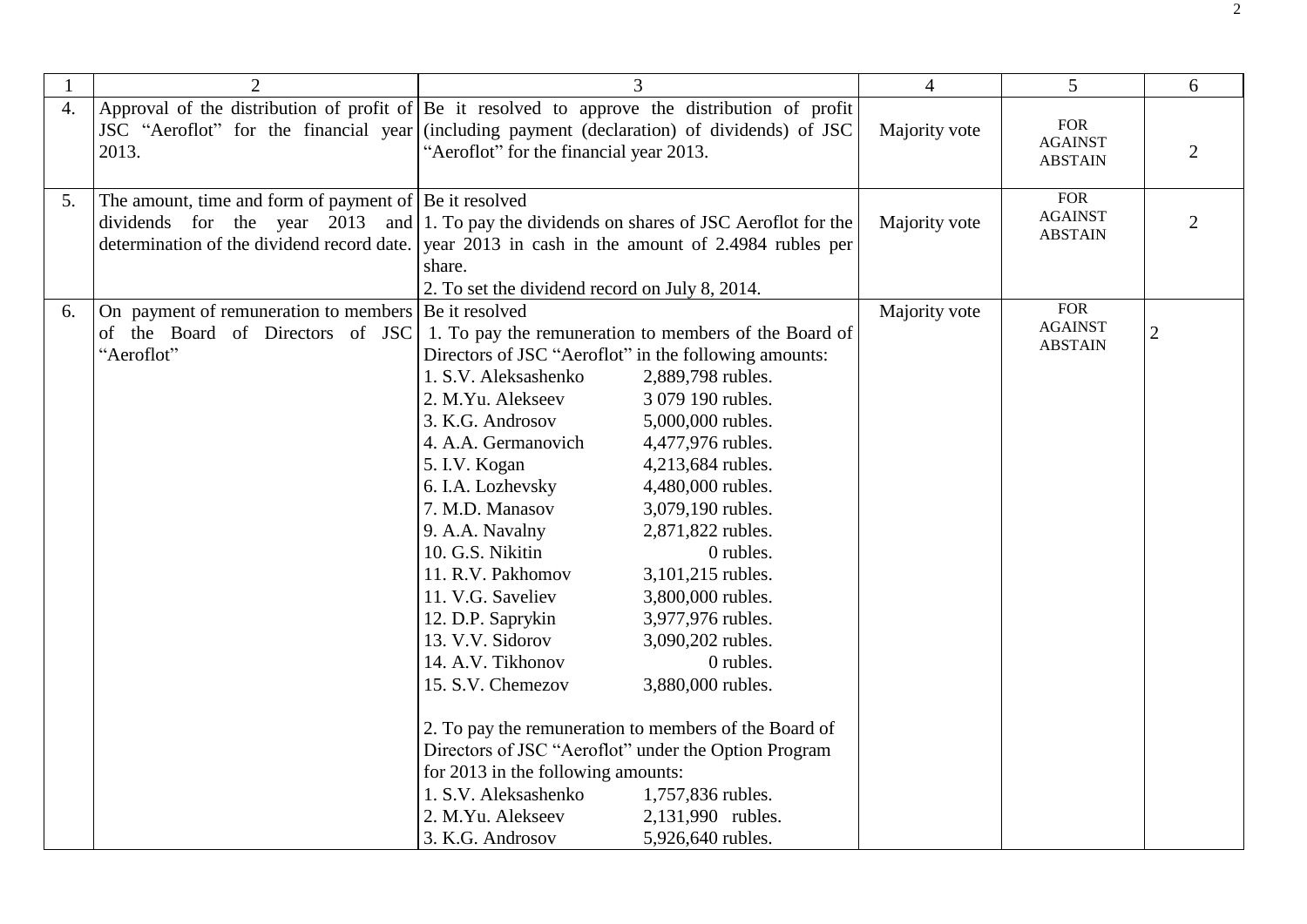|    |                              | 4. A.A. Germanovich<br>4,895,356 rubles.                                                       |               |                     |                |
|----|------------------------------|------------------------------------------------------------------------------------------------|---------------|---------------------|----------------|
|    |                              | 5. I.V. Kogan<br>4,373,237 rubles.                                                             |               |                     |                |
|    |                              | 4,899,355 rubles.<br>6. I.A. Lozhevsky                                                         |               |                     |                |
|    |                              | 7. M.D. Manasov<br>2,131,990 rubles.                                                           |               |                     |                |
|    |                              | 9. A.A. Navalny<br>1,722,324 rubles.                                                           |               |                     |                |
|    |                              | 10. G.S. Nikitin<br>0 rubles.                                                                  |               |                     |                |
|    |                              | 11. R.V. Pakhomov<br>2,175,500 rubles.                                                         |               |                     |                |
|    |                              | 11. V.G. Saveliev<br>0 rubles.                                                                 |               |                     |                |
|    |                              | 12. D.P. Saprykin<br>0 rubles.                                                                 |               |                     |                |
|    |                              | 13. V.V. Sidorov<br>2,153,745 rubles.                                                          |               |                     |                |
|    |                              | 14. A.V. Tikhonov<br>0 rubles.                                                                 |               |                     |                |
|    |                              | 15. S.V. Chemezov<br>3,714,027 rubles.                                                         |               |                     |                |
| 7. |                              | On payment of remuneration to members Be it resolved to pay the remuneration to members of the | Majority vote | <b>FOR</b>          |                |
|    |                              | of the Audit Commission of "JSC Audit Commission of JSC "Aeroflot" in the following            |               | <b>AGAINST</b>      | $\overline{2}$ |
|    | Aeroflot"                    | amounts:                                                                                       |               | <b>ABSTAIN</b>      |                |
|    |                              | 1. I.V. Belikov<br>432,000 rubles.                                                             |               |                     |                |
|    |                              | 2. S.I. Poma<br>360,000 rubles.                                                                |               |                     |                |
|    |                              | 3. V.G. Mironova<br>360,000 rubles.                                                            |               |                     |                |
|    |                              | 4. M.V. Mikhina<br>0 rubles.                                                                   |               |                     |                |
|    |                              | 0 rubles.<br>5. A.S. Vasilchenko                                                               |               |                     |                |
| 8. |                              | Election of members of the Board of Be it resolved to elect eleven members to the Board of     |               |                     |                |
|    | Directors of JSC "Aeroflot"  | Directors of JSC "Aeroflot" from the following                                                 |               | List of nominees    |                |
|    |                              | nominees:                                                                                      | Most votes    | for election to the | 3              |
|    |                              | 1. M.Yu. Alekseev<br>8. V.G. Saveliev                                                          | commutative   | Board of            |                |
|    |                              | 2. K.G. Androsov<br>9. D.P. Saprykin                                                           | voting        | Directors of JSC    |                |
|    |                              | 3. I.A. Kamenskoy<br>10. V.V. Sidorov                                                          |               | "Aeroflot"          |                |
|    |                              | 4. I.V. Kogan<br>11. S.V. Skvortsov                                                            |               |                     |                |
|    |                              | 5. M.D. Manasov<br>12. A.I. Fedorov                                                            |               |                     |                |
|    |                              | 6. R.V. Pakhomov<br>13. S.V. Chemezov                                                          |               |                     |                |
|    |                              | 7. D.N. Peskov                                                                                 |               |                     |                |
|    |                              |                                                                                                |               |                     |                |
|    |                              |                                                                                                |               |                     |                |
| 9. |                              | Election of members of the Audit Be it resolved to elect five members to the Audit             |               | List of nominees    |                |
|    | Commission of JSC "Aeroflot" | Commission of JSC "Aeroflot" from the following                                                |               | for election of     |                |
|    |                              | nominees:                                                                                      |               | members to the      |                |
|    |                              | 1. I.V. Belikov<br>5. M.V. Sorokin                                                             | Majority vote | Audit               | $\overline{2}$ |